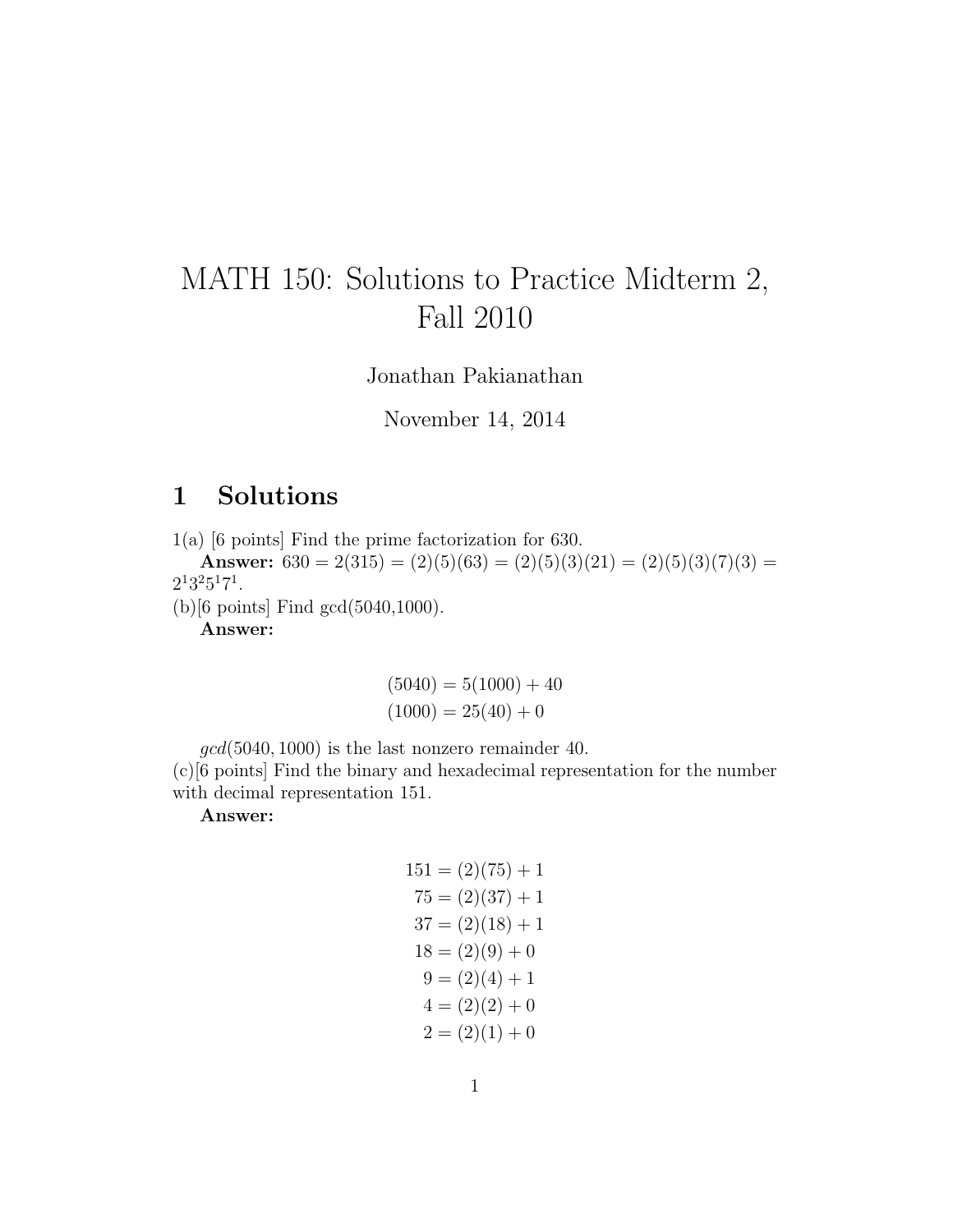We stop when the quotient is  $\lt 2$ . Using this last quotient and the remainders read from the bottom up, we get if  $(x)_{10} = 151$  then  $(x)_2 = 10010111$ . To change from binary to hexadecimal, group the binary digits in groups of 4 and convert to single hexadecimal digit (as one hexadecimal digit has 16 values just like 4 binary digits). Thus  $(x)_{16} = 97$ .  $(d)$ [7 points]

$$
B(m, n) = \begin{cases} m + nB(m + 1, n - 1) & \text{if } n > 1 \\ 2m & \text{if } n = 1 \end{cases}
$$

Find  $B(3,3)$ .

Answer:  $B(3,3) = 3 + 3B(4,2)$ .  $B(4, 2) = 4 + 2B(5, 1) = 4 + 2(2(5)) = 24.$ Putting this into the top line we get  $B(3,3) = 3 + 3(24) = 75$  as the final answer.

2. (a)[9 points] The following is the Euclidean Algorithm applied to the integers 29 and 12:

$$
(29) = 2(12) + 5
$$

$$
(12) = 2(5) + 2
$$

$$
(5) = 2(2) + 1
$$

$$
(2) = 2(1) + 0
$$

Run the algorithm "backwards" to write  $1=29s + 12t$  for suitable integers s and t.

Answer:

$$
1 = 1(5) - 2(2)
$$
  
\n
$$
1 = 1(5) - 2(1(12) - 2(5)) = 5(5) - 2(12)
$$
  
\n
$$
1 = 5(1(29) - 2(12)) - 2(12) = -12(12) + 5(29)
$$

Thus  $s = 5, t = -12$  work.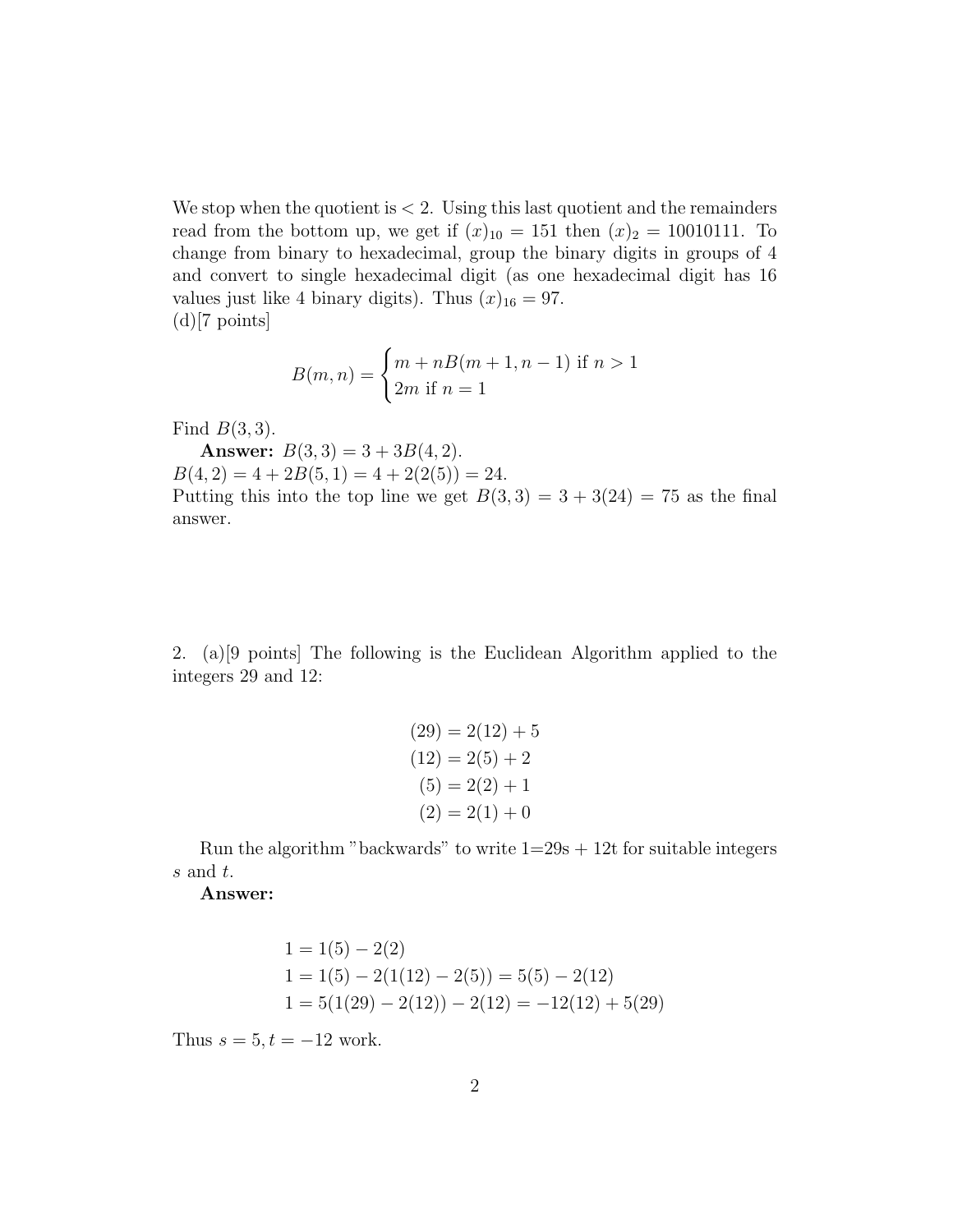(b)[8 points] Use part (a) to find the multiplicative inverse for 12 modulo 29, i.e., the integer m such that

$$
12m \equiv 1 \text{ modulo } 29.
$$

Use the canonical representative modulo 29 as your answer. Thus your answer should be between 0 and 28 inclusive.

**Answer:** From (a),  $m = -12$  is a multiplicative inverse of 12 modulo 29. Thus  $m \equiv -12 + 29 \equiv 17$  modulo 29 also works and is the canonical representative modulo 29 of the multiplicative inverse of 12.

(c)[8 points] We describe a coding method used in Agency X. First we convert letters into numbers via

 $A=0, B=1, C=2, D=3, E=4, F=5, G=6, H=7, I=8, J=9, K=10, L=11, M=12, N=13,$  $O=14, P=15, Q=16, R=17, S=18, T=19, U=20, V=21, W=22, X=23, Y=24, Z=25.$ 

Then the agency codes these via the function

$$
f(x) = 7x + 10
$$
 modulo 26.

Thus C is coded as 24 since  $7(2) + 10 = 24$  and H is coded as 7 since  $7(7) + 10 = 59 \equiv 7$  modulo 26.

As an agent of Agency X, you receive a coded letter to signal your next action. The coded number is 11. Use that 15 is the inverse of 7 modulo 26 to find the original letter by solving

$$
11 = 7x + 10
$$
 modulo 26.

**Answer:**  $11 \equiv 7x + 10$  modulo 26. First note that this is the same as  $1 \equiv 7x$  modulo 26. Now we can multiply both sides of the equation by the multiplicative inverse of 7, i.e., 15 to get:

 $15 \equiv (15)(7x)$  modulo 26 which is the same as  $15 \equiv x$  modulo 26 as  $(7)(15) \equiv$ 1 modulo 26. Thus  $x = 15$  and so the original letter was P.

 $3(a)[6 \text{ points}]$  Fill in the table below.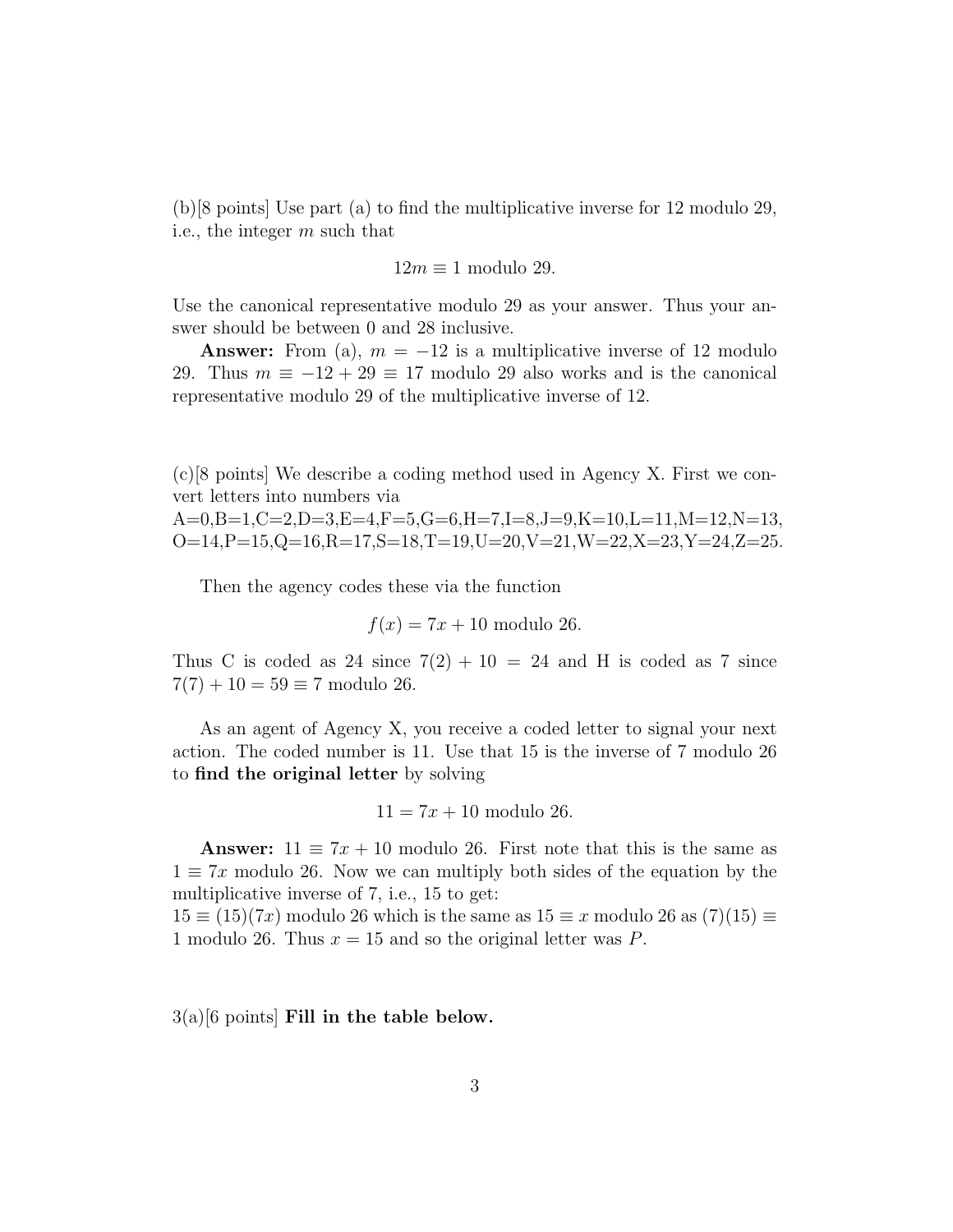| $\boldsymbol{y}$ | $a_1 = y \mod 2$ | $a_2 = y \mod 7$ |
|------------------|------------------|------------------|
| $\boldsymbol{0}$ | $\overline{0}$   | $\overline{0}$   |
| $\overline{1}$   | $\overline{1}$   | $\overline{1}$   |
| $\overline{2}$   | $\boldsymbol{0}$ | $\overline{2}$   |
| $\overline{3}$   | $\mathbf{1}$     | $\overline{3}$   |
| $\overline{4}$   | $\boldsymbol{0}$ | $\overline{4}$   |
| $\overline{5}$   | $\overline{1}$   | $\overline{5}$   |
| $\overline{6}$   | $\overline{0}$   | $\overline{6}$   |
| $\overline{7}$   | $\overline{1}$   | $\overline{0}$   |
| $\overline{8}$   | $\overline{0}$   | $\overline{1}$   |
| 9                | $\mathbf{1}$     | $\overline{2}$   |
| $\overline{10}$  | $\overline{0}$   | $\overline{3}$   |
| $\overline{11}$  | $\mathbf{1}$     | $\overline{4}$   |
| $\overline{12}$  | $\overline{0}$   | $\overline{5}$   |
| $\overline{13}$  | $\overline{1}$   | $\overline{6}$   |

(b)[7 points] Use the Chinese Remainder Theorem to find a formula for an integer y in the range 0 to 13 with remainders  $a_1$  modulo 2 and  $a_2$  modulo 7 respectively. More specifically  $y = Ca_1 + Da_2$  mod 14 for certain integers C and  $D$ , find  $C$  and  $D$ . You should use the Chinese Remainder Formula to get your answer to receive full credit.

## Answer:

We have  $m_1 = 2, m_2 = 7$ . Computing we get  $M = (2)(7) = 14, M_1 =$  $7, M_2 = 2.$ 

We need to solve for  $y_1$  such that  $M_1y_1 \equiv 1$  modulo  $m_1$  or in other words such that  $7y_1 \equiv 1$  modulo 2 or in other words  $y_1 \equiv 1$  modulo 2. Clearly  $y_1 = 1$  works.

We need to solve for  $y_2$  such that  $M_2y_2 \equiv 1$  modulo  $m_2$  or in other words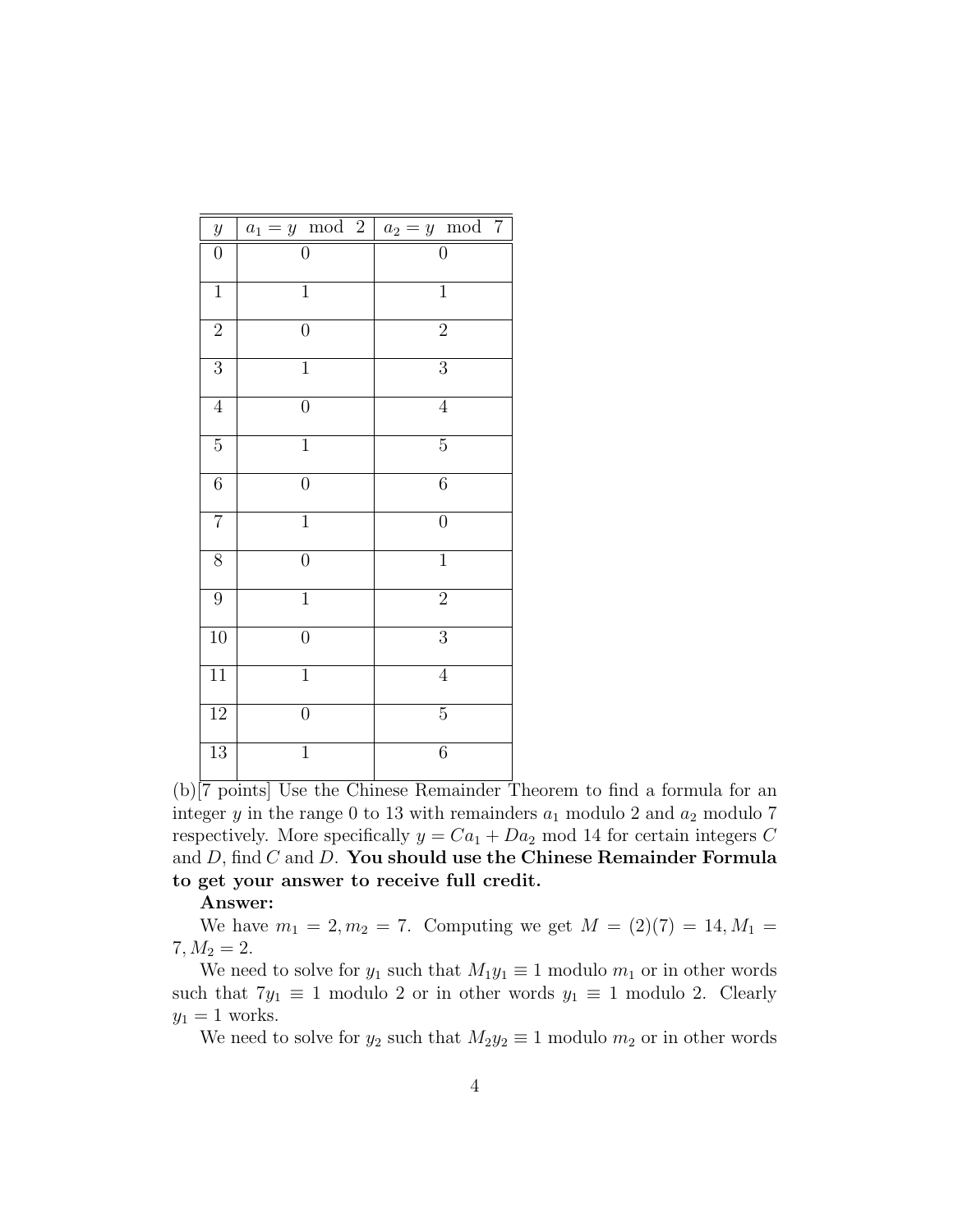such that  $2y_1 \equiv 1$  modulo 7.  $y_2 = 4$  works as  $(2)(4) = 8 \equiv 1$  modulo 7.

Thus we obtain solution  $y = M_1y_1a_1 + M_2y_2a_2 = (7)(1)a_1 + (2)(4)a_2 =$  $7a_1 + 8a_2$  modulo  $M = 14$ .

One can check this answer against the table in (a) to see that it does recover the original input modulo 14. Other answers are possible if one uses different valid  $y_1, y_2$  so just make sure to check that your answer inverts the table in (a), i.e. recovers the original y modulo 14 from  $a_1$  and  $a_2$ .

(c)[12 points] Use Fermat's little theorem to find the canonical representatives for  $2^{323}$  modulo 5 and modulo 11. (Show your work!)

**Answer:** Fermat's little theorem says that  $2^{5-1} = 2^4 \equiv 1$  modulo 5 as  $p = 5$  is a prime and p does not divide  $a = 2$ . Then we note that  $2^{323} = 2^{4(80)+3} = (2^4)^{80} * 2^3 \equiv 1^{80} * 2^3 \equiv 8 \text{ modulo } 5.$ 

Fermat's little theorem says that  $2^{11-1} = 2^{10} \equiv 1$  modulo 11 as  $p = 11$  is a prime and p does not divide  $a = 2$ . Then we note that  $2^{323} = 2^{(10)(32)+3}$  $(2^{10})^{32} \times 2^3 \equiv 1^{32} 2^3 \equiv 8$  modulo 11.

 $4(a)[10 \text{ points}]$  Prove the following equality for all integers  $n \geq 1$  using the Principle of Mathematical Induction:

$$
1^3 + 2^3 + 3^3 + \dots + n^3 = \left(\frac{n(n+1)}{2}\right)^2
$$

**Answer:** Denote the equality above by  $P(n)$ . Note that  $P(1): 1^3 = (\frac{1(1+1)}{2})^2 = 1^2$  is true.

Now proceeding by a proof by induction, we assume  $P(n)$  has been proven true (inductive hypothesis) and will use it to show  $P(n + 1)$  is also true.

Starting with the left hand side (LHS) of  $P(n + 1)$  we have:

$$
1^3 + 2^3 + 3^3 + \dots + n^3 + (n+1)^3
$$

which equals the LHS of  $P(n)$  plus an extra  $(n+1)^3$  so using the inductive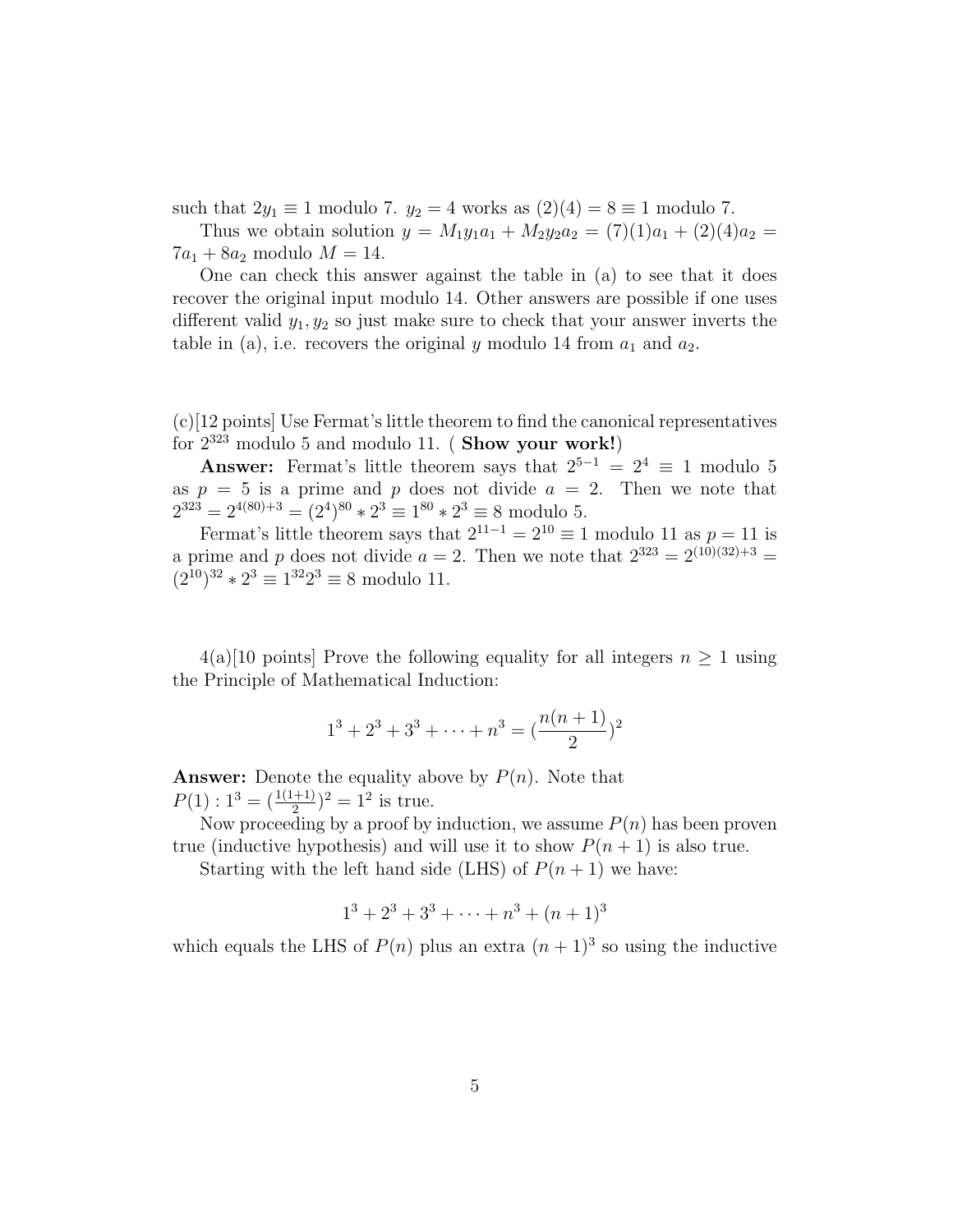hypothesis we have

$$
1^3 + 2^3 + 3^3 + \dots + n^3 + (n+1)^3 = \left(\frac{n(n+1)}{2}\right)^2 + (n+1)^3
$$

$$
= \frac{(n+1)^2}{4} [n^2 + 4(n+1)]
$$

$$
= \frac{(n+1)^2}{4} [(n+2)^2]
$$

$$
= \left(\frac{(n+1)(n+2)}{2}\right)^2
$$

which is the desired right hand side (RHS) of  $P(n+1)$ . Thus we have confirmed  $P(n) \to P(n+1)$  for all  $n \ge 1$  and  $P(1)$  and so by the principle of mathematical induction, have proven  $P(n)$  is true for all  $n \geq 1$ .

(b)[5 points] Let  $P(n)$  be the statement that postage of n cents can be formed using just 4-cent and 5-cent stamps. State which of the statements  $P(1), P(2), \ldots, P(14), P(15)$  are true and which are false.

**Answer:**  $P(1), P(2), P(3), P(6), P(7), P(11)$  are false. P(4) (use one 4cent),  $P(5)$  (use one 5-cent),  $P(8)$  (use two 4-cent),  $P(9)$  (use one of each),  $P(10)$  (use two 5-cent),  $P(12)$  (use three 4-cent),  $P(13)$  (use two 4-cent, one 5-cent),  $P(14)$  (use one 4-cent, two 5-cent),  $P(15)$  (use three 5-cent) are true.

 $(c)$ [10 points] Based on your results in (b), prove that  $P(n)$  is true for all  $n \geq N$  for suitable N. State what N is and prove your result by a form of induction.

**Answer:**  $N = 12$ , We have  $P(12)$ ,  $P(13)$ ,  $P(14)$ ,  $P(15)$  true by (b). Then note that if  $P(n)$  is true then  $P(n+4)$  is true as we can add another 4-cent stamp to go from n cents of postage to  $n+4$  cents of postage. This gives for all  $n \in \mathbb{Z}_+$ ,  $P(n) \to P(n+4)$  and so we get:

 $P(12) \rightarrow P(16) \rightarrow P(20) \rightarrow \cdots \rightarrow P(12+4k) \rightarrow \ldots$  $P(13) \rightarrow P(17) \rightarrow P(21) \rightarrow \cdots \rightarrow P(13+4k) \rightarrow \ldots$  $P(14) \rightarrow P(18) \rightarrow P(22) \rightarrow \cdots \rightarrow P(14+4k) \rightarrow \ldots$  $P(15) \rightarrow P(19) \rightarrow P(23) \rightarrow \cdots \rightarrow P(15+4k) \rightarrow \ldots$